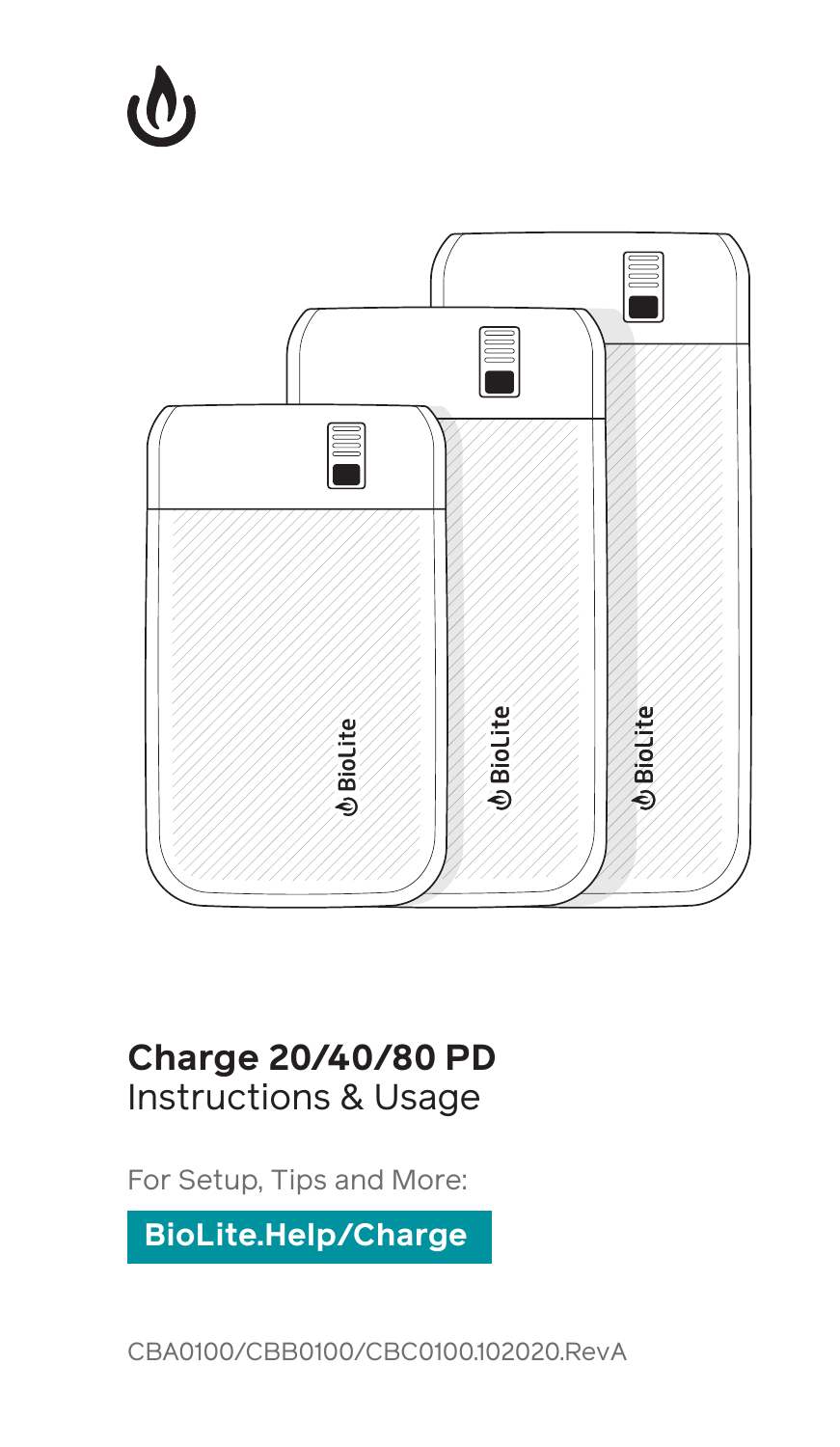# **IMPORTANT: BEFORE YOUR FIRST USE**

# **REGISTER YOUR CHARGE 20/40/80 PD**

Your serial number is required for registration and is located on the back of your product.

# **BioLiteEnergy.com/Warranty**

## **BioLite Warranty - US & Canada**

BioLite has a 1 year limited warranty. Should this product not function properly under normal use within 1 year of purchase contact BioLite (bioliteenergy.com/contact) to complete the required troubleshooting process. If this process determines that the product has an irreparable manufacturing flaw, you will be directed to return the unit to the point of purchase for a full replacement at no charge. This warranty does not cover any damage or malfunction arising from misuse, improper maintenance, negligence, normal wear and tear, or accident. See reverse for international warranty policies.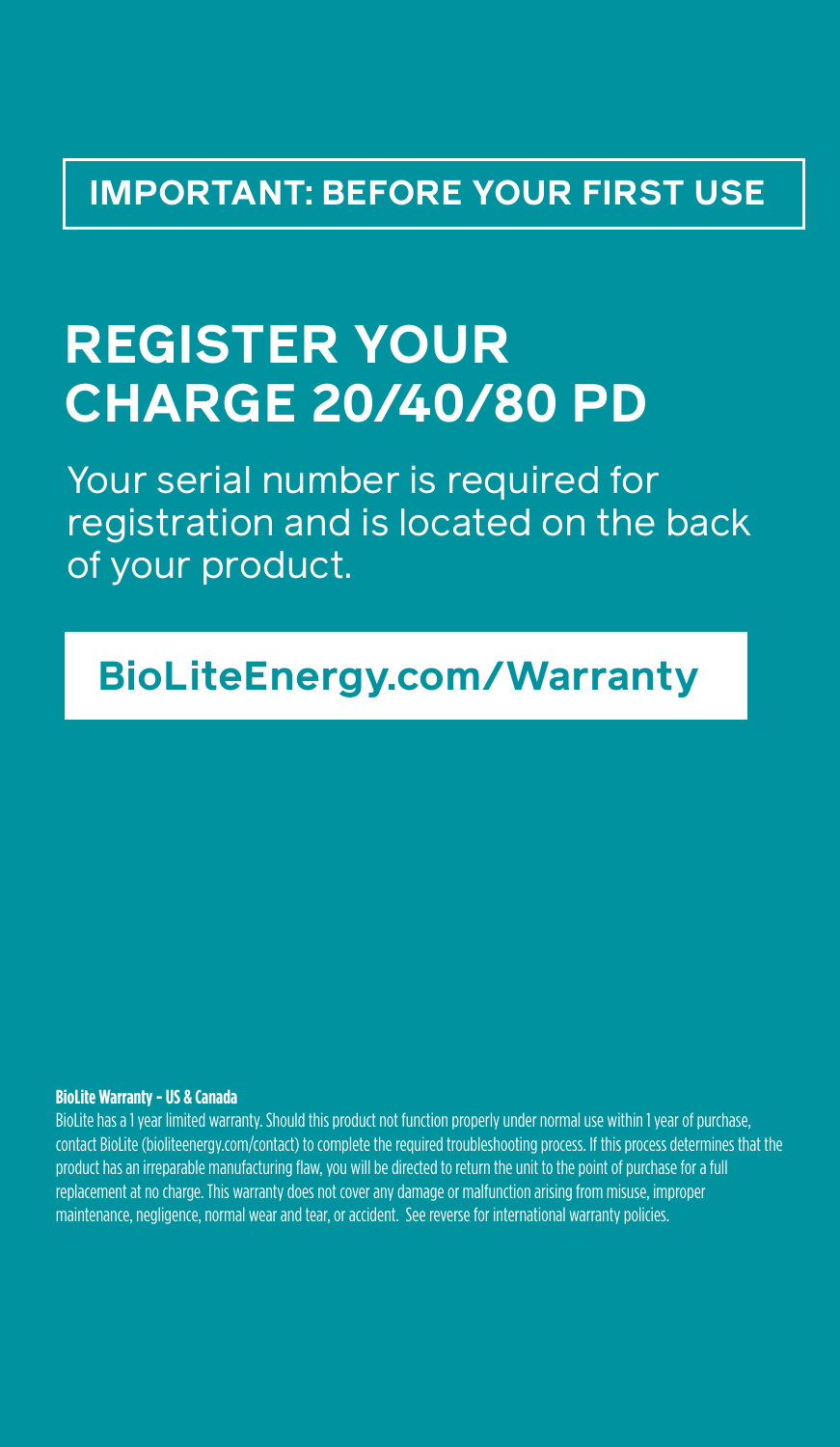ANATOMIE // AUFBAU // AANATOMIA // AANATOMI // AANATOMÍA // 分解图 // ANATOMI // OVERZICHT // RAKENNE // 구조 // 各部の説明





# **(1) 22.2/37/74 Wh Li-Ion Battery**

Batterie Li-ion de 22,2/37/74 W // 22,2/37/74 Wh Li-Ionen-Akku // Batteria agli ioni di litio da 22,2/37/74 Wh // 22,2/37/74 Wh Li-ionbatteri // Batería de iones de litio de 22,2/37/74 Wh // 22.2/37/74 Wh // 锂离子电池 // 22,2 / 37/74 Wh Litiumjonbatteri // 22,2 / 37/74 Wh Li-ionaccu // 22,2/37/74 Wh:n litiumioniakku // 22.2 / 37 / 74Wh 리튬이온배터리 // 22.2 / 37 / 74Wh リチウムイオンバッテリー

# **(2) 18W USB C Charge In/Out Port**

Port d'entrée / de sortie de charge USB-C 18 W // 18-W-USB-C-Ladeeingang/-ausgang // Porta di ingresso/uscita USB-C da 18W // 18 W USB C-ladeport inn/ut // Puerto de entrada/salida de carga USB-C de 18 W // 18W USB C 充电输入/输出端口 // 18 W USB C-laddningsingång-/utgång 2. 18W USB C- In/Uit-poort om op te laden // 18W:n USB C-latausportti (sisään-/ulostulo) // 18W USB C타입 기기/외부기기 충전용 포트 // 18W USB C 充電入力/出力ポート

# **(3 & 4) 3.0 USB A Charge Out Port**

3.0 Port de sortie de charge USB-A // 3.0 USB-A-Ladeausgang // Porta ricarica USB-A 3.0 // 3.0 USB A-ladeport ut // 3.0 Puerto de salida de carga USB-A // 3.0 USB A 充电输出端口 // 3.0 USB A-laddningsport // 3.0 USB A-oplaadpoort Uit // 3.0 USB A-latausportti (ulostulo) // 3.0 USB A타입 외부기기 충전용 포트 // 3.0 USB A 充電出力ポート

# **(5) 4x LED Charge Indicator**

Indicateur de charge DEL 4x // 4 x LED-Ladeanzeige // Indicatore di carica a LED 4x // 4x LED-ladeindikator // 4 indicadores de carga LED // 4 个 LED 充电指示灯 // 4x LED-laddningsindikator // 4x LED-oplaadindicator // 4x LED-latausmerkkivalo // 4x LED 충전 표시기 // 4xlFD充電インジケーター

# **(6) Charge Indicator Button**

Bouton indicateur de charge // Ladeanzeigetaste // Pulsante indicatore di carica // Ladeindikatorknapp // Botón indicador de carga // 充电指示灯按钮 // Laddningsindikatorknapp // Knop voor oplaadindicator // Latauksen ilmaisinpainike // 충전표시기버튼 // 充電イ ンジケーターボタン

# **(7) USB A-to-USB C Cable**

- // Câble USB-A vers USB-C // USB-A-zu-USB-C-Kabel
- // Cavo da USB-A a USB-C // USB A-til-USB C-kabel
- // Cable USB-A a USB-C // USB A 至 USB C 电缆
- // USB A-till-USB C-kabel // USB A naar USB C-kabel
- // USB A USB C -kaapeli // USB A타입-C타입 케이블
- // USB A-USB Cケーブル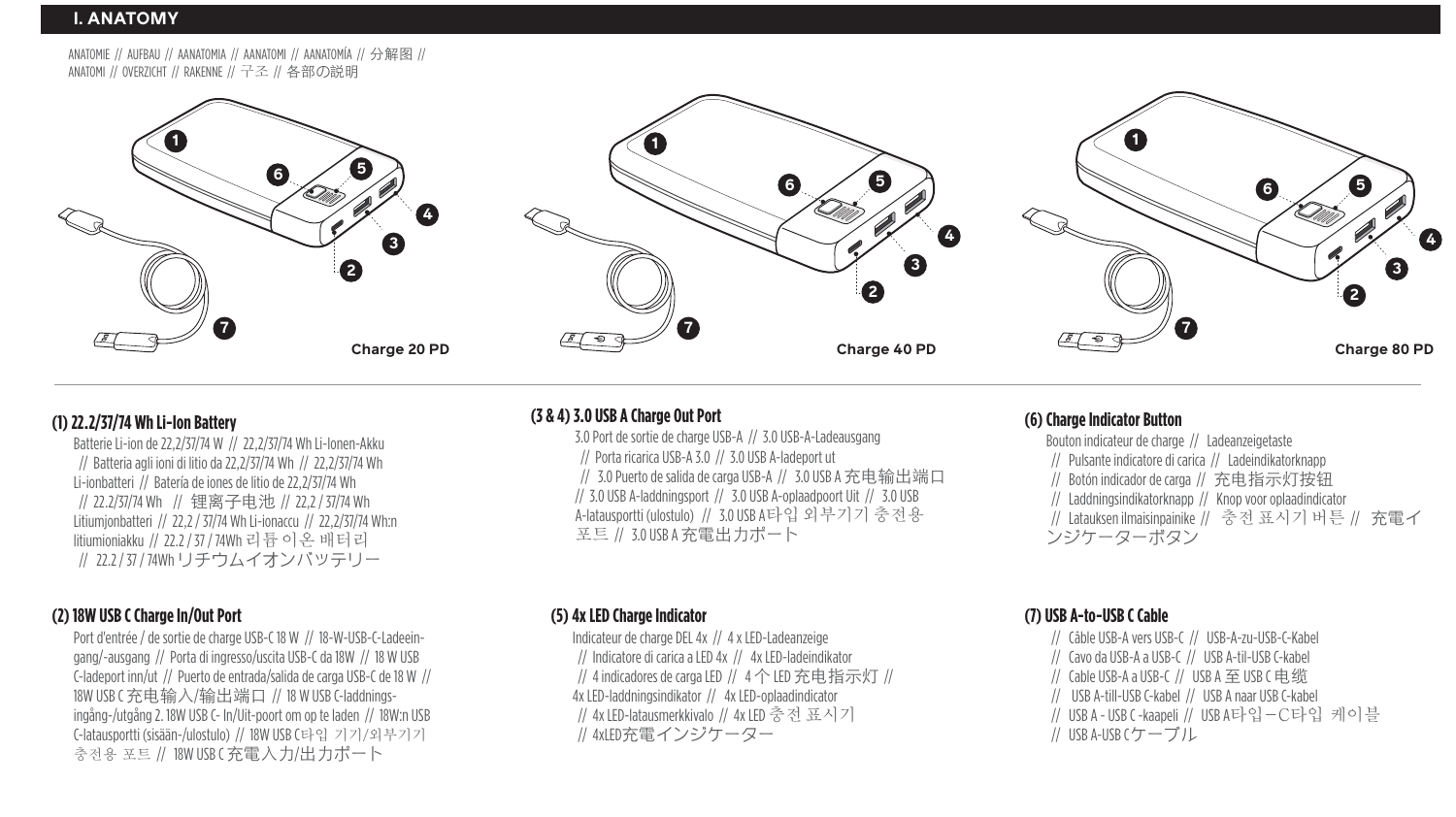# **II. BATTERY STATUS III. CHARGE IN IV. CHARGE OUT**

ÉTAT DE LA BATTERIE // AKKUSTATUS // STATO DELLA BATTERIA // BATTERISTATUS // ESTADO DE LA BATERÍA // 电池状态 // BATTERISTATUS // ACCUSTATUS // AKUN TILA // 배터리 상태 // パッテリーの状態

# 

ENTRÉE DE CHARGE // LADEEINGANG // IN CARICA // LADING INN // ENTRADA DE CARGA // 充电 // UPPLADDNINGSKAPACITET // OPLADEN IN // LATAUKSEN SISÄÄNTULO // 기기충전 // 充電入力







SORTIE DE CHARGE // LADEAUSGANG // SCARICA // LADING UT // SALIDA DE CARGA // 放电 // URLADDNINGSKAPACITET // OPLADEN UITIV. LATAUKSEN ULOSTULO // 외부기기충전 // 充電出力



# **Press button once to see battery power level.**

Appuyez une fois sur le bouton pour voir le niveau de charge de la batterie. // Drücken Sie die Taste einmal, um den Batteriestand anzuzeigen. // Premere una volta il pulsante per visualizzare il livello di carica della batteria. // Trykk en gang på knappen for å se batterinivået. // Presione el botón una vez para ver el nivel de carga de la batería. // 按一次按钮可查看电池电量 // Tryck en gång på knappen för att se batteriets effektnivå. // Druk eenmaal op de knop om het batterijniveau te zien. // Paina painiketta kerran nähdäksesi akun varaustason. //배터리 자량을 모려면버튼을 한번 누르십시오. // ボタンを1回押すと、バッ テリーの電力レベルが表示されます。

# **Plug cable into USB C IN/OUT port to charge.**

Branchez le câble dans le port USB C IN / OUT pour charger. // Stecken Sie das Kabel zum Aufladen in den USB C IN / OUT-Anschluss. // Collegare il cavo alla porta USB C IN / OUT per caricare. // Koble kabelen til USB C IN / OUT-porten for å lade den. // Enchufe el cable en el puerto USB C IN / OUT para cargar. // 将电缆插入USB CIN / OUT端口进行充电。 // Anslut kabeln till USB C IN / OUT-porten för att ladda. // Sluit de kabel aan op de USB C IN / OUT-poort om op te laden. // Liitä kaapeli USB C IN / OUT -porttiin lataamista varten. // 케이블을 USB CIN/0UT 포트에 연결하여 충전합니다. // ケーブルをUSBC IN / OUTポートに接続し て充電します。

# **Multi-device charging up to 18W.**

Charge multi-appareils jusqu'à 18W. // Aufladen mehrerer Geräte bis zu 18 W. // Ricarica multi-dispositivo fino a 18W. // Multi-enhet lading opp til 18W. // Carga multidispositivo hasta 18W. // 多设备充电高达18W。 // Multi-enhet laddning upp till 18W. // Opladen voor meerdere apparaten tot 18W. // Usean laitteen lataus jopa 18 W. // 최대 18W의 다중 장치 충전. // 最大18Wのマルチデバイス充電。